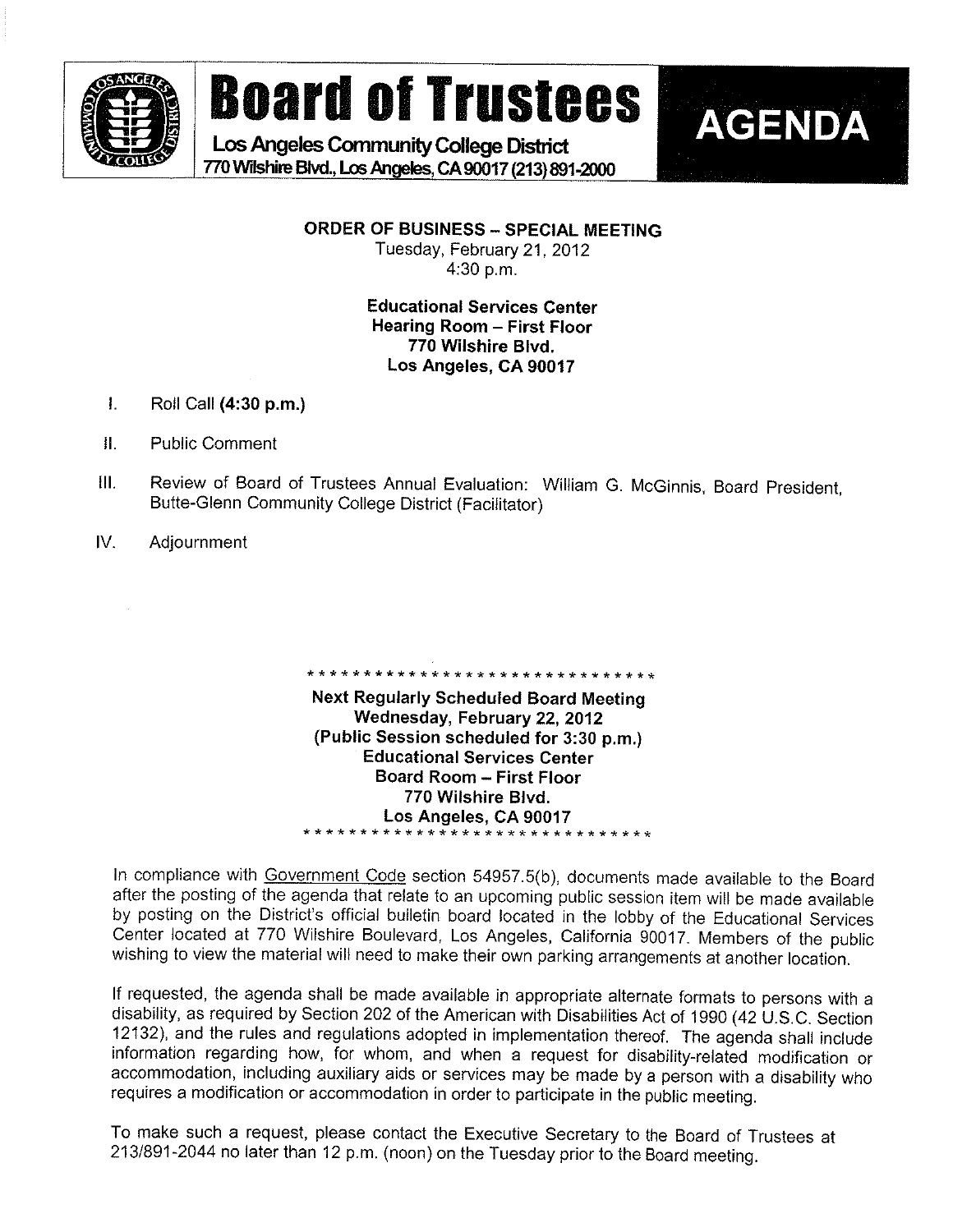## LOS ANGELES COMMUNITY COLLEGE DISTRICT

### BOARD OF TRUSTEES

#### MINUTES - SPECIAL MEETING

#### Tuesday, February 21, 2012 . 4:30 p.m. Educational Services Center . Hearing Room 770 Wilshire Boulevard . Los Angeles, California 90017

The special meeting of the Board of Trustees of the Los Angeles Community College District (LACCD) was called to order at 4:30 p.m, with President Miguel Santiago presiding.

On roll call the following members were present: Mona Field, Tina Park, Nancy Pearlman, Miguel Santiago, and Scott J. Svonkin. Absent: Kelly Candaele (arrived at 4:41 p.m.) and Steve Veres (arrived at 4:35 p.m.). The Student Trustee position is vacant.

Chancellor Daniel J, LaVista was present.

(Trustee Veres arrived at 4:35 p.m, (Trustee Candaele arrived at 4:41 p.m.

#### PUBLIC COMMENTS

None.

#### REVIEW OF BOARD OF TRUSTEES ANNUAL EVALUATION

Mr. William G. "Bill" McGinnis, President, Board of Trustees, Butte-Glenn Community College District, served as the Facilitator for this meeting.

#### **Introductions and Ground Rules Discussion**

The participants introduced themselves,

Mr. McGinnis distributed a document entitled "LA-CCD Trustees' Workshop." He outlined the workshop ground rules as listed in the document.

#### Review of Data from Board Evaluations

A document entitled "Board of Trustees Evaluation Summary Report" was distributed.

Mr. McGinnis discussed the evaluation data in the document with respect to the Board of Trustees' performance in the areas of administration, finance, community relations, and education,

#### Presentation of Accreditation and Leadership Values

Mr. McGinnis and the Board members discussed the document with respect to accreditation issues for the Trustees.

#### **Board Discussion of Results and Questions**

A question and answer session was conducted regarding the results of the Board of Trustees' evaluation.